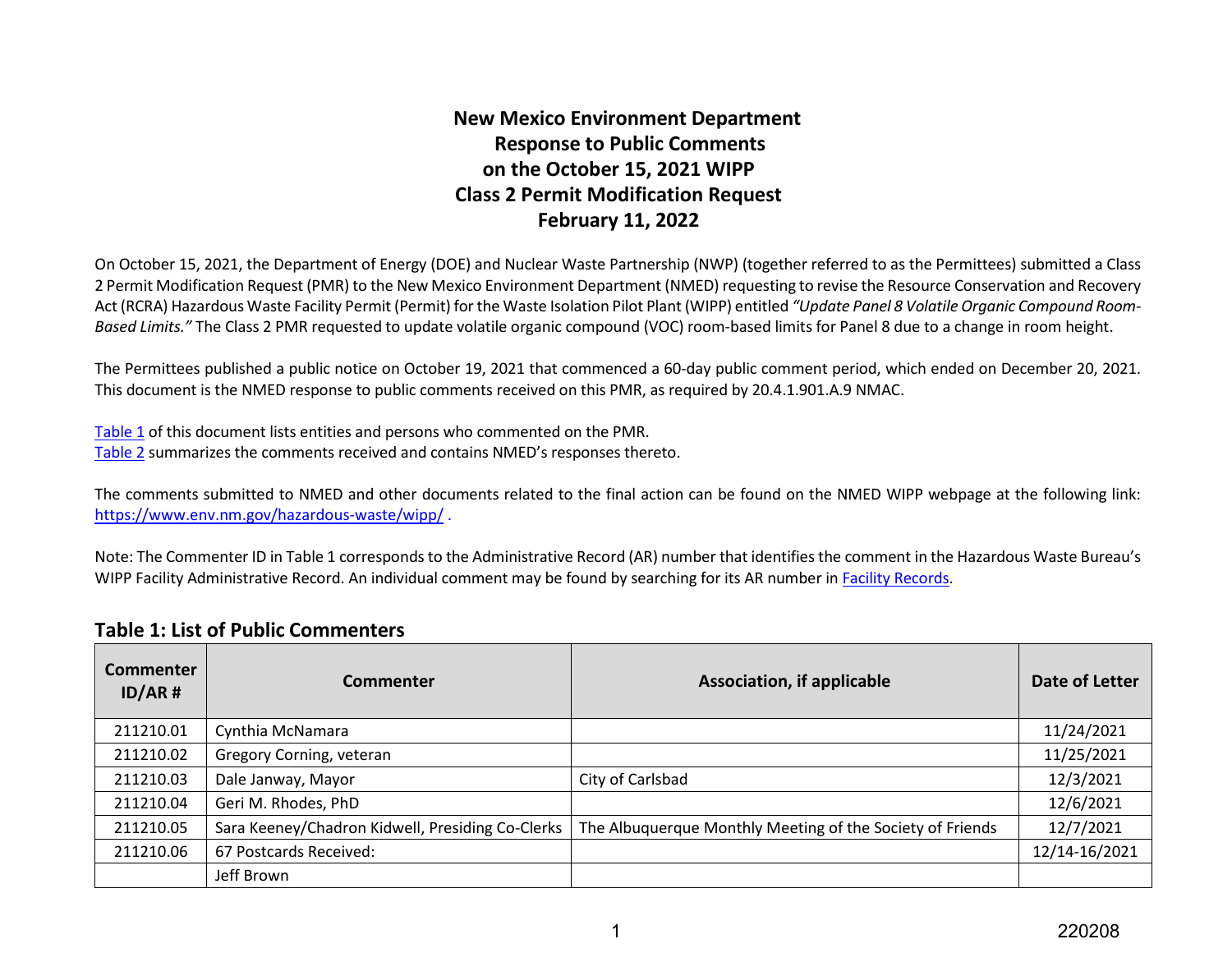| <b>Commenter</b><br>$ID/AR$ # | <b>Commenter</b>      | <b>Association, if applicable</b> | Date of Letter |
|-------------------------------|-----------------------|-----------------------------------|----------------|
|                               | Micela Stegman        |                                   |                |
|                               | Kimberly Mull         |                                   |                |
|                               | Alisa Werst           |                                   |                |
|                               | <b>Brandy Lee</b>     |                                   |                |
|                               | S. Carr               |                                   |                |
|                               | Ken Nelson            |                                   |                |
|                               | Alberta Farmer        |                                   |                |
|                               | Walter Rodriquez      |                                   |                |
|                               | J.J. Foster           |                                   |                |
|                               | Deana Pearce          |                                   |                |
|                               | <b>Sirge Darling</b>  |                                   |                |
|                               | Jerry Foster          |                                   |                |
|                               | John Sanford          |                                   |                |
|                               | Sidney Vasquez        |                                   |                |
|                               | P.D. Hamel            |                                   |                |
|                               | Sting                 |                                   |                |
|                               | Andy Parcham          |                                   |                |
|                               | <b>Bonnie Barres</b>  |                                   |                |
|                               | P. Medina             |                                   |                |
|                               | Angela Najeron        |                                   |                |
|                               | McKenna Brown         |                                   |                |
|                               | <b>Curtis Chester</b> |                                   |                |
|                               | Hall                  |                                   |                |
|                               | Sam Christensen       |                                   |                |
|                               | Steven Gordon         |                                   |                |
|                               | Williams              |                                   |                |
|                               | Maelene Soto          |                                   |                |
|                               | Kennedy               |                                   |                |
|                               | Sonia Garcia          |                                   |                |
|                               | <b>LTR</b>            |                                   |                |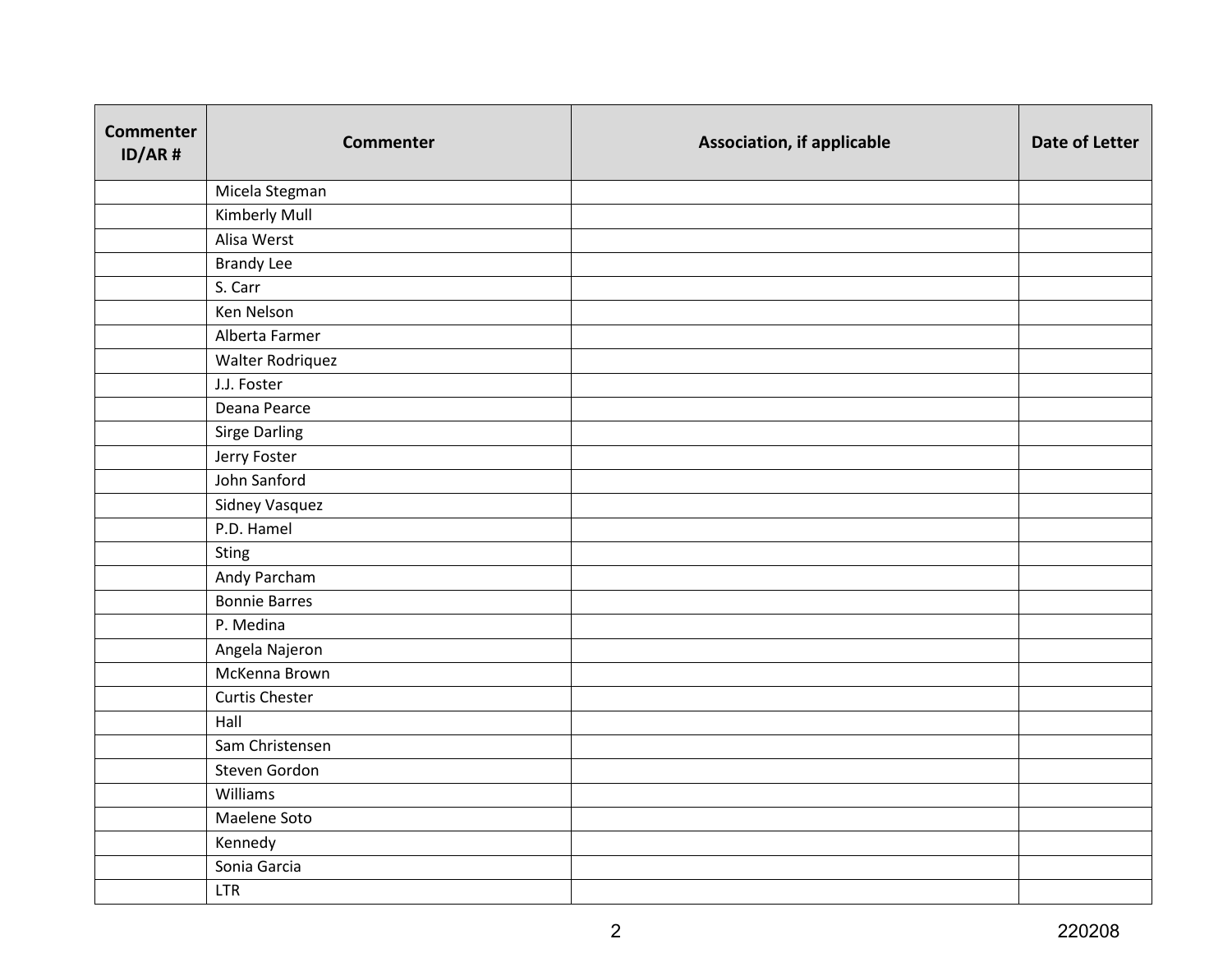| <b>Commenter</b><br>$ID/AR$ # | <b>Commenter</b>      | <b>Association, if applicable</b> | Date of Letter |
|-------------------------------|-----------------------|-----------------------------------|----------------|
|                               | Albert Rodriquez      |                                   |                |
|                               | S. Britain            |                                   |                |
|                               | E. Boyd Daniels       |                                   |                |
|                               | <b>Robert Garcia</b>  |                                   |                |
|                               | Mencia Davidson       |                                   |                |
|                               | <b>Matt Castro</b>    |                                   |                |
|                               | D. Martin             |                                   |                |
|                               | John G. Helton        |                                   |                |
|                               | Gary Chisum           |                                   |                |
|                               | Steve Bartlett        |                                   |                |
|                               | E. Mockli             |                                   |                |
|                               | <b>Brad Coracey</b>   |                                   |                |
|                               | J. Callison           |                                   |                |
|                               | Rodriquez             |                                   |                |
|                               | Joseph M. Vottis      |                                   |                |
|                               | S. Gianti             |                                   |                |
|                               | Chris Jones           |                                   |                |
|                               | Mike Proctor          |                                   |                |
|                               | David E. Fredrick     |                                   |                |
|                               | Kevin S. Creech       |                                   |                |
|                               | Dowd Bright           |                                   |                |
|                               | <b>Eric Chavez</b>    |                                   |                |
|                               | J. Howard             |                                   |                |
|                               | Monte Aurty           |                                   |                |
|                               | M. Padilla            |                                   |                |
|                               | Amy Munoz             |                                   |                |
|                               | <b>Bruce Jeffress</b> |                                   |                |
|                               | Derek Tweedy          |                                   |                |
|                               | Martha M. Mc Farland  |                                   |                |
|                               | Lisa Ciszek           |                                   |                |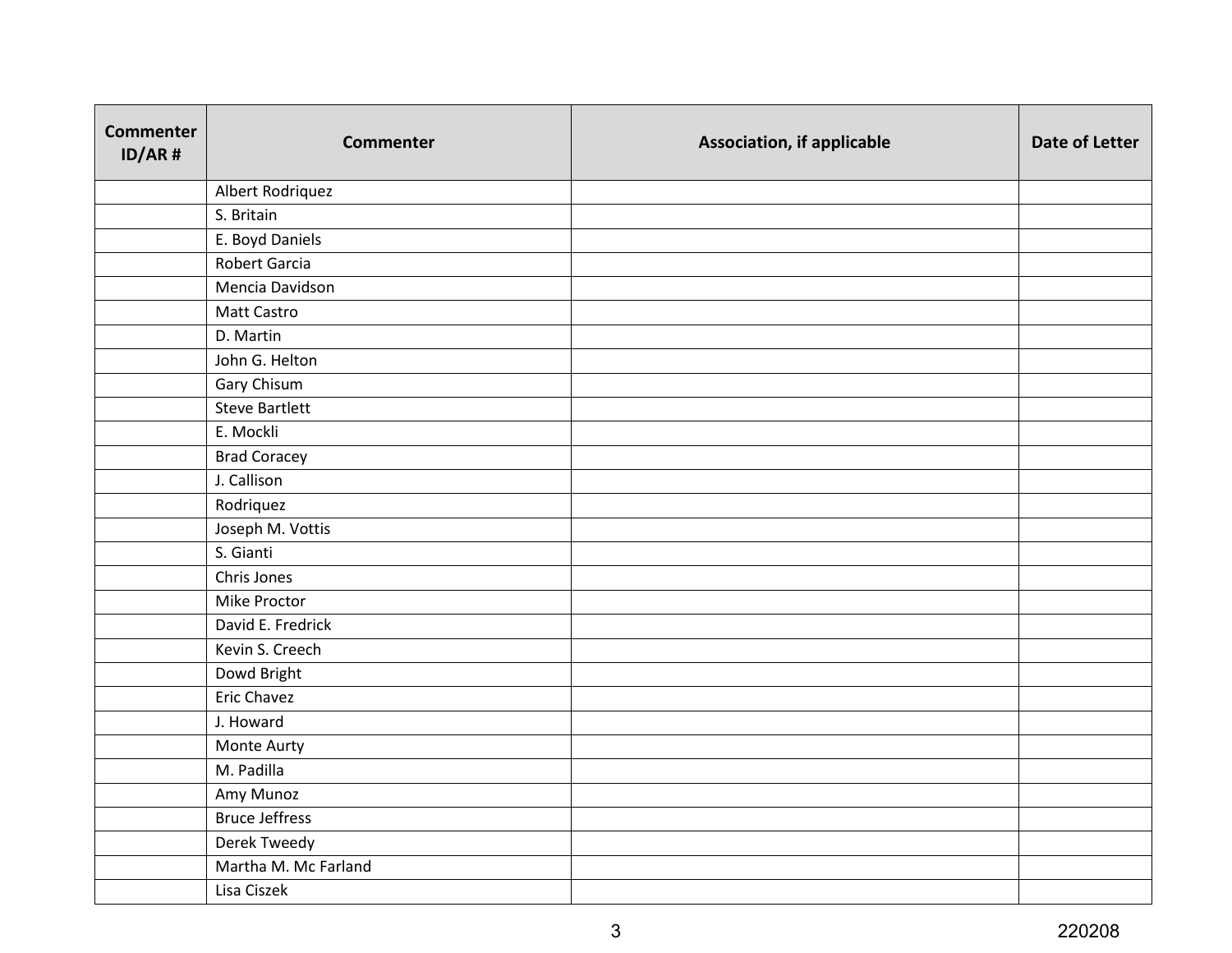| Commenter<br>$ID/AR$ # | Commenter                                 | Association, if applicable                              | Date of Letter |
|------------------------|-------------------------------------------|---------------------------------------------------------|----------------|
|                        | Joseph Randazzo                           |                                                         |                |
|                        | R W Bailey                                |                                                         |                |
|                        | Nicholas Hanni                            |                                                         |                |
|                        | <b>Roy Neese</b>                          |                                                         |                |
|                        | C. Suggs                                  |                                                         |                |
|                        | Paul J. Paneral                           |                                                         |                |
| 211210.07              | <b>Basia Miller</b>                       | Concerned Citizens for Nuclear Safety (CCNS)            | 12/19/2021     |
| 211210.08              | Laura Watchempino                         |                                                         | 12/20/2021     |
| 211210.09              | Group Letter from 18 Commenters:          |                                                         | 12/20/2021     |
|                        | Joni Arends                               | <b>CCNS</b>                                             |                |
|                        | Scott Kovac                               | Nuclear Watch New Mexico (NWNM)                         |                |
|                        | Don Hancock                               | Southwest Research and Information Center (SRIC)        |                |
|                        | Dave McCoy                                | <b>Citizen Action New Mexico</b>                        |                |
|                        | Marian Naranjo                            | Honor Our Pueblo Existence                              |                |
|                        | Robert Anderson, PhD                      | Stop the War Machine                                    |                |
|                        | Susan Gordon                              | Multicultural Alliance for a Safe Environment           |                |
|                        | Joan Brown, osf                           | The Partnership for Earth Spirituality                  |                |
|                        | <b>Rose Gardner</b>                       | Alliance for Environmental Strategies                   |                |
|                        | Alejandria Lyons, MCRP                    | Southwest Organizing Project                            |                |
|                        | John Wilks                                | Chapter #63 Veterans for Peace                          |                |
|                        | Mary Sharp-Davis                          | Manos de la Tierra                                      |                |
|                        | Demis Foster, Executive Director          | <b>Conservation Voters New Mexico</b>                   |                |
|                        | Leona Morgan                              | <b>Nuclear Issues Study Group</b>                       |                |
|                        | Janet Greenwald                           | Citizens for Alternatives to Radioactive Dumping (CARD) |                |
|                        | Susan Martin, Chair                       | Rio Grande Chapter, Sierra Club                         |                |
|                        | Dr. Virginia Necochea, Executive Director | New Mexico Environmental Law Center                     |                |
|                        | Sandra McCardell, President               | Current-C Energy Systems, Inc                           |                |
| 211210.10              | Don Hancock                               | <b>SRIC</b>                                             | 12/20/2021     |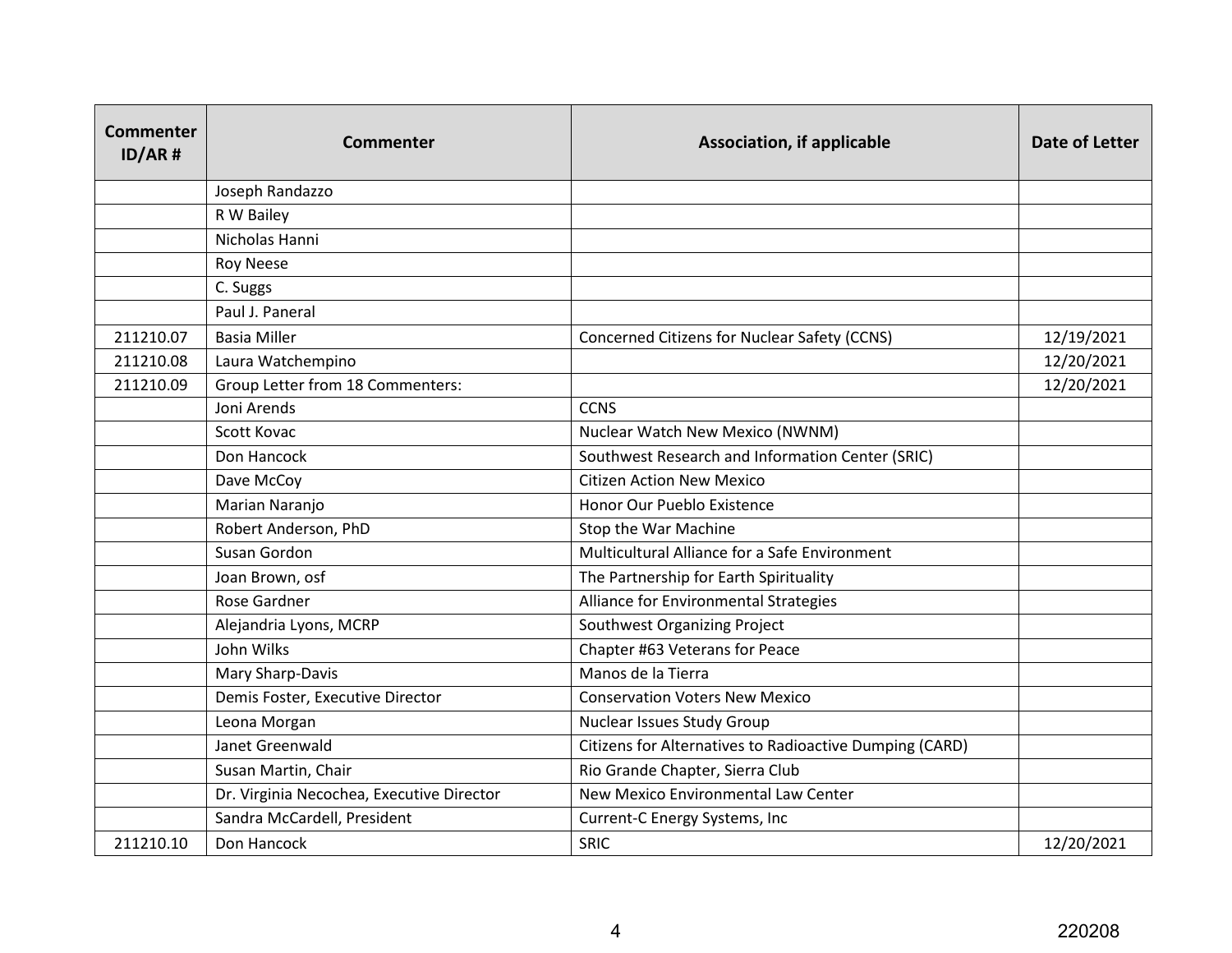| <b>NMED Response</b><br>Number/<br><b>Topic Area</b> | <b>Commenter</b><br>ID/AR#                                                                           | <b>Public Comment</b>                                                                                                                                                                                                                                                                                                                                                                                                                                                                                                                                                                                                                                                                                                                                                                                                              | <b>NMED Response</b>                                                                                                                                                                                                                                                                                                                                                 |
|------------------------------------------------------|------------------------------------------------------------------------------------------------------|------------------------------------------------------------------------------------------------------------------------------------------------------------------------------------------------------------------------------------------------------------------------------------------------------------------------------------------------------------------------------------------------------------------------------------------------------------------------------------------------------------------------------------------------------------------------------------------------------------------------------------------------------------------------------------------------------------------------------------------------------------------------------------------------------------------------------------|----------------------------------------------------------------------------------------------------------------------------------------------------------------------------------------------------------------------------------------------------------------------------------------------------------------------------------------------------------------------|
| R1<br>In Support/<br><b>Postcards</b>                | 211210.03<br>211210.06                                                                               | Commenter Janway supports the PMR stating the<br>request is straight-forward and intended to provide the<br>same level of worker protection from VOCs for Panel 8<br>as has been established for previous panels.<br>67 postcards were received from commenters in support<br>of the PMR. The identical postcards stated: "The change<br>is needed to address the larger dimensions of Panel 8 and<br>the resulting additional air volume in each<br>roomLowering the VOC limits provides an equivalent<br>level of worker protection in Panel 8 as was required for<br>Panels 1 through 7."                                                                                                                                                                                                                                       | Comments received.                                                                                                                                                                                                                                                                                                                                                   |
| R <sub>2</sub><br><b>General Opposition</b>          | 211210.01<br>211210.02<br>211210.04<br>211210.05<br>211210.07<br>211210.08<br>211210.09<br>211210.10 | Two different form letters in opposition to the PMR were<br>received by NMED and have been designated as Form<br>Letters A and B. The main content of these form letters<br>is evident across letters received from different<br>commenters while some additions and/or style changes<br>were noted.<br>Both form letters expressed general opposition to the<br>Class 2 changes, among other issues.<br>Form Letter A requests the PMR be denied or elevated<br>"to a Class 3, which subjects the request to a public<br>hearing if significant public concern is shown."<br>Form Letter B was written as a group letter signed by 18<br>individuals representing their associated organizations.<br>It opposes the PMR and requests the PMR be either<br>denied or elevated to a Class 3 based on significant<br>public concern. | NMED has determined this PMR to not be of a<br>"complex nature" which would warrant its elevation<br>to a Class 3 per 40 CFR 270.42.b.6.i.C.2.<br>NMED has determined, based on the public<br>comments received, that "significant public concern"<br>over this PMR is not supported, which would warrant<br>its elevation to a Class 3 per 40 CFR 270.42.b.6.i.C.1. |

## <span id="page-4-0"></span>**Table 2: Summaries of Public Comments and NMED Responses**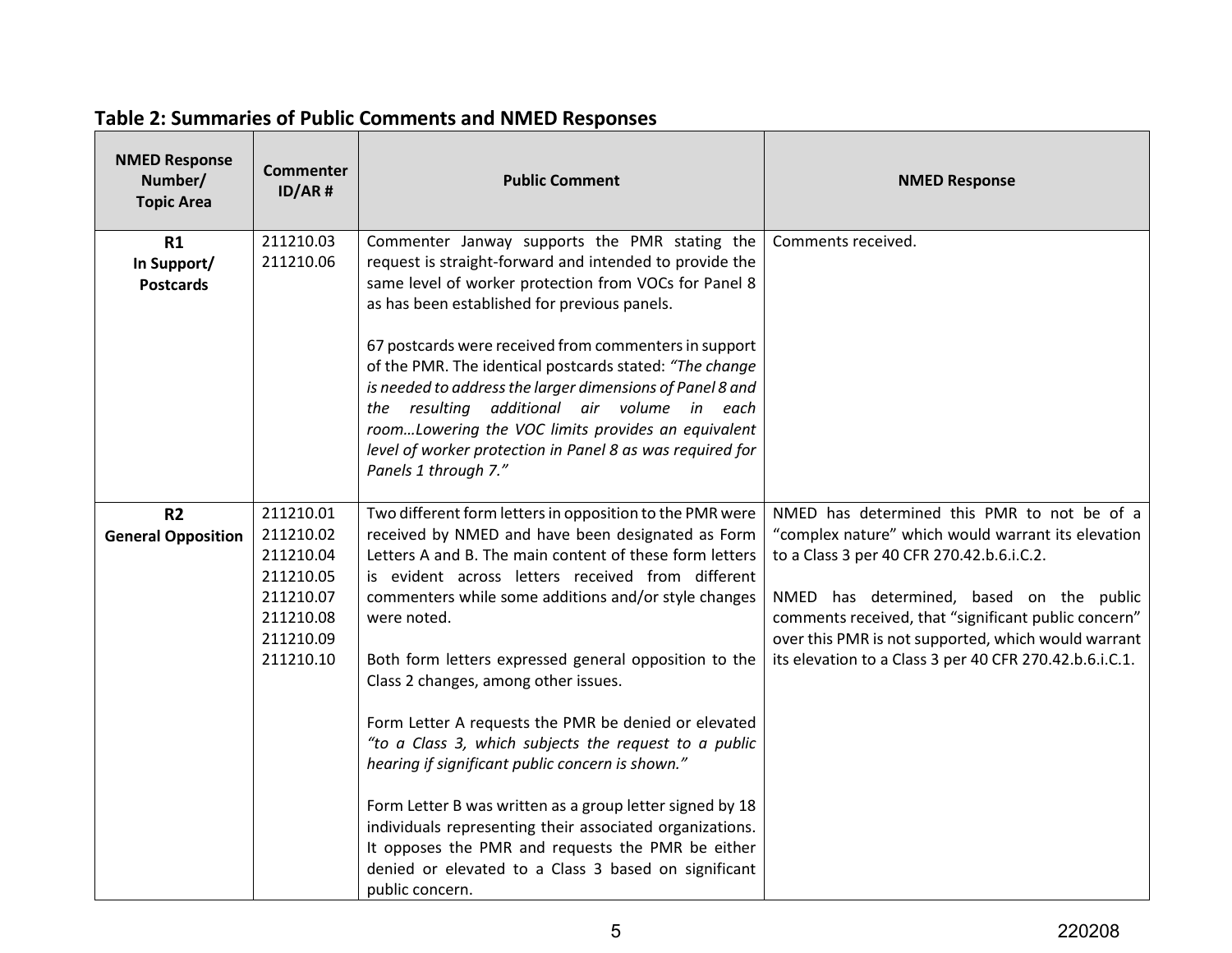| <b>NMED Response</b><br>Number/<br><b>Topic Area</b> | <b>Commenter</b><br>ID/AR#                       | <b>Public Comment</b>                                                                                                                                                                                                                                                                                                                                                                                                                                                                                                                                                                                                                                                                                   | <b>NMED Response</b>                                                                                                                                                                                                                                                                                                                                                                                                                                                                                                                                                                                                                                                                                                                                                                                                                                                                                                                                               |
|------------------------------------------------------|--------------------------------------------------|---------------------------------------------------------------------------------------------------------------------------------------------------------------------------------------------------------------------------------------------------------------------------------------------------------------------------------------------------------------------------------------------------------------------------------------------------------------------------------------------------------------------------------------------------------------------------------------------------------------------------------------------------------------------------------------------------------|--------------------------------------------------------------------------------------------------------------------------------------------------------------------------------------------------------------------------------------------------------------------------------------------------------------------------------------------------------------------------------------------------------------------------------------------------------------------------------------------------------------------------------------------------------------------------------------------------------------------------------------------------------------------------------------------------------------------------------------------------------------------------------------------------------------------------------------------------------------------------------------------------------------------------------------------------------------------|
|                                                      |                                                  | Commenter Rhodes opposes the PMR and requests for<br>it to be either denied or elevated to a Class 3 PMR.<br>Commenter Hancock opposes the PMR and asks NMED<br>to either deny it or consider it under Class 3<br>procedures. The commenter believes the 2021 example<br>of the NMED Groundwater Quality Bureau allowing a<br>hearing on Discharge Permit DP-831 based on a handful<br>of requests from organizations should serve as<br>precedent here.                                                                                                                                                                                                                                                |                                                                                                                                                                                                                                                                                                                                                                                                                                                                                                                                                                                                                                                                                                                                                                                                                                                                                                                                                                    |
| R <sub>3</sub><br><b>Height Change</b>               | 211210.05<br>211210.08<br>211210.09<br>211210.10 | Form Letter B states that a violation of the Permit has<br>occurred because Panel 8 was mined to a height of 16<br>feet rather than the 13-foot height of previous panels,<br>citing Permit Attachment A, Section A-4: "The WIPP<br>underground area is designated as Panels 1 through 10,<br>although only Panels 1 through 8 will be used under the<br>terms of this permit. Each of the seven rooms is<br>approximately 300 feet long, 33 feet wide and 13 feet<br>high."<br>Commenter Hancock states, "the Permittees have mined<br>Panel 8 rooms to 16-feet high, contrary to the provisions<br>of the Permit, which constitutes clear and continuing<br>violations of various Permit provisions." | The Permit describes disposal room dimensions using<br>imprecise terms. Permit Attachment A3, Figure A-3<br>and Permit Attachment G, Figure G-5 depict a typical<br>disposal panel. The 13-foot room height dimensions<br>shown are referred to as "nominal" dimensions.<br>Similarly, in Permit Attachment A2, Section A2-2a(3),<br>disposal rooms are described as having "nominal"<br>dimensions. Permit Attachment N, Section N-1a uses<br>the qualifier "approximately" to describe disposal<br>room dimensions.<br>Permit Part 4, Section 4.5.1 requires the disposal<br>room excavations to be consistent with Permit<br>Attachment A2 and Attachment A3. Permit<br>Attachment A3 contains Figure A-3, displaying the<br>disposal horizon stratigraphy. The disposal rooms<br>must exist within the disposal horizon envelope<br>which extends above Clay G.<br>Item 3 of the PMR describes how Panel 8 was mined<br>within this disposal horizon envelope. |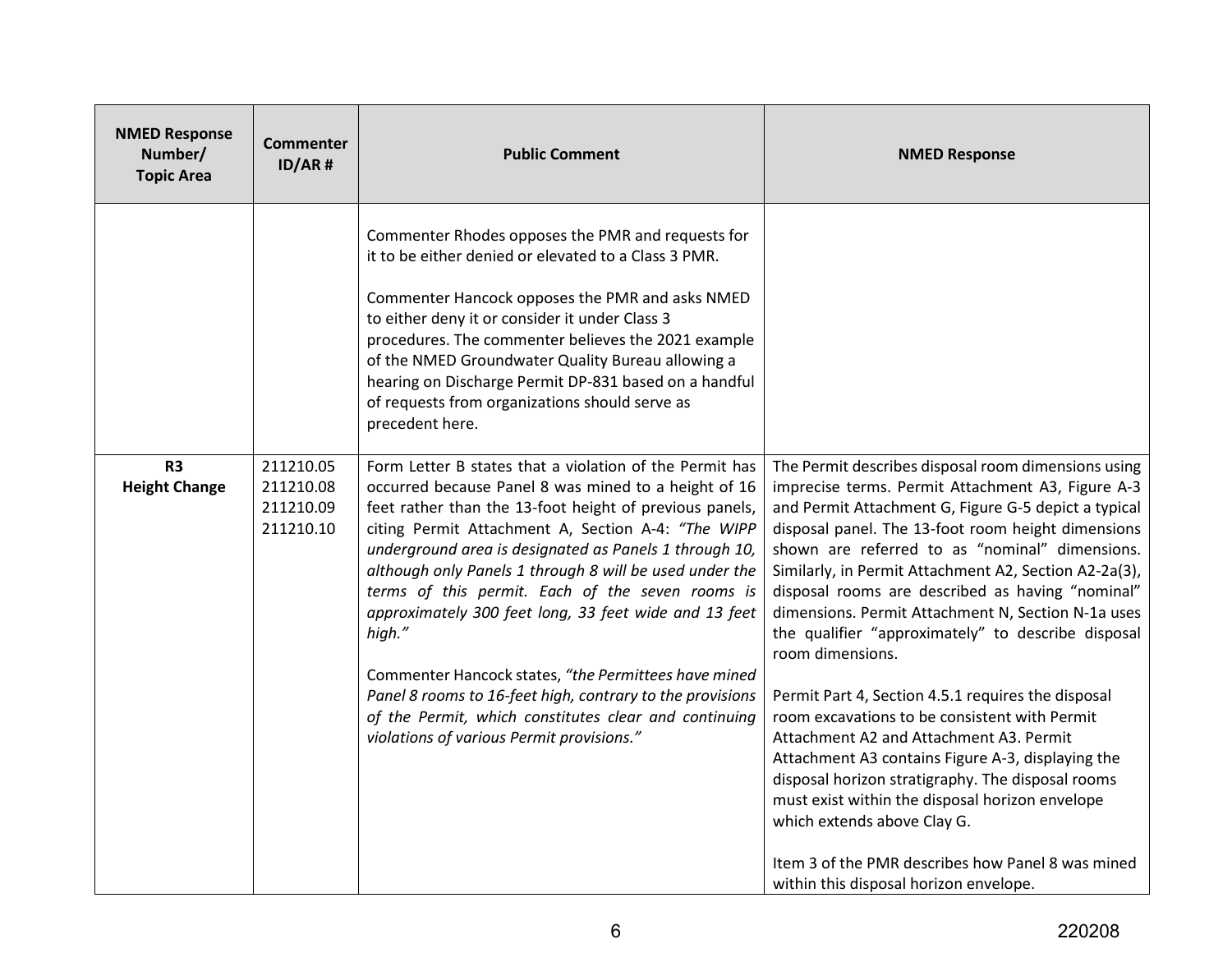| <b>NMED Response</b><br><b>Commenter</b><br>Number/<br>ID/AR#<br><b>Topic Area</b> | <b>Public Comment</b> | <b>NMED Response</b>                                                                                                                                                                                                                                                                                                                                                                                                                                                                                                                                                                                                                                                                                                                                                                                                                                                                                                                                                                                                                                                                                                                                                                                                                                                                                                                                                                                                                                                   |
|------------------------------------------------------------------------------------|-----------------------|------------------------------------------------------------------------------------------------------------------------------------------------------------------------------------------------------------------------------------------------------------------------------------------------------------------------------------------------------------------------------------------------------------------------------------------------------------------------------------------------------------------------------------------------------------------------------------------------------------------------------------------------------------------------------------------------------------------------------------------------------------------------------------------------------------------------------------------------------------------------------------------------------------------------------------------------------------------------------------------------------------------------------------------------------------------------------------------------------------------------------------------------------------------------------------------------------------------------------------------------------------------------------------------------------------------------------------------------------------------------------------------------------------------------------------------------------------------------|
|                                                                                    |                       | Permit Attachment A2, Section A2-2b Geologic<br>Repository Process Description describes how the<br>disposal rooms must be mined to room heights<br>designed to accommodate the design basis<br>requirements for a minimum of 16 inches of<br>ventilation space above the waste stacks and a 12-<br>foot minimum height for the use of storage<br>equipment as detailed in the Final Design Validation<br>Report (Appendix D1, Chapter 12 of the WIPP RCRA<br>Part B Permit Application (DOE, 1997)). Rooms may<br>need to be excavated to differing heights depending<br>on geological conditions which was the case with<br>Panel 8. As long as the disposal rooms fall within the<br>"Disposal Horizon Envelope," greater heights still<br>maintain the required 16 inches of ventilation space<br>above the waste stacks.<br>The Permit does contain specific requirements for<br>disposal rooms that include the following: disposal<br>volumes in Part 1, Part 4, and Attachment A2; VOC<br>limits in Part 4 and Attachment N; and ventilation in<br>Part 4, Attachment A2, and Attachment O.<br>The Permit does not contain descriptions of disposal<br>room dimensions in precise terms. The Permit<br>describes the 13' high x 30' wide x 300' long<br>dimensions using the general terms "nominal" or<br>"approximate" because the Permit anticipated<br>disposal rooms could not be held to those exact<br>specifications due to the nature of the geology. |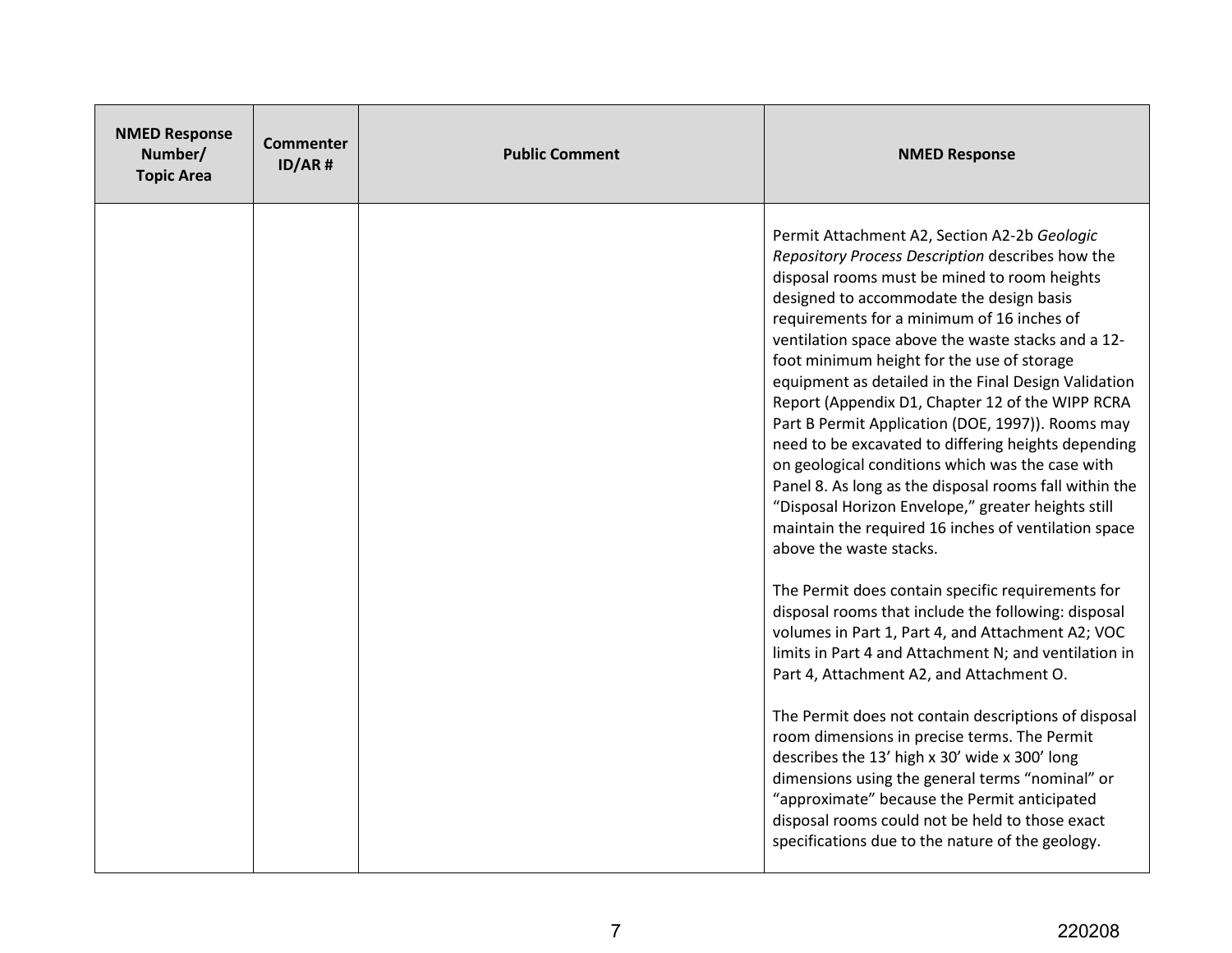| <b>NMED Response</b><br>Number/<br><b>Topic Area</b> | Commenter<br>$ID/AR$ #                                                                  | <b>Public Comment</b>                                                                                                                                                                                                                                                                                                                                                                                                                                                                                                                                                                         | <b>NMED Response</b>                                                                                                                                                                                                                                                                                                                                                                                                                                          |
|------------------------------------------------------|-----------------------------------------------------------------------------------------|-----------------------------------------------------------------------------------------------------------------------------------------------------------------------------------------------------------------------------------------------------------------------------------------------------------------------------------------------------------------------------------------------------------------------------------------------------------------------------------------------------------------------------------------------------------------------------------------------|---------------------------------------------------------------------------------------------------------------------------------------------------------------------------------------------------------------------------------------------------------------------------------------------------------------------------------------------------------------------------------------------------------------------------------------------------------------|
|                                                      |                                                                                         |                                                                                                                                                                                                                                                                                                                                                                                                                                                                                                                                                                                               | Per Permit Part 1, Section 1.7.11.2.i and Section<br>1.7.11.2.ii, Panel 8 will be inspected for certification<br>by the Permittees and a New Mexico registered<br>professional engineer to determine Panel 8 has been<br>excavated in compliance with Permit requirements.<br>NMED is anticipating an inspection of Panel 8 in the<br>May-June 2022 timeframe. NMED will inspect Panel<br>8 before the Panel will be certified to receive TRU<br>mixed waste. |
| R4<br><b>Explanation of</b><br><b>Need</b>           | 211210.01<br>211210.02<br>211210.07<br>211210.10                                        | Form Letter A states that DOE has violated Permit<br>conditions by not providing an adequate explanation of<br>the reason for the room height change in Panel 8.<br>Commenter Hancock believes the provisions at<br>20.4.1.900 NMAC, which require a PMR to provide an<br>explanation for the reason for why the modification is<br>needed, have not been met. The commenter believes<br>DOE has violated Permit conditions by not providing an<br>explanation for why certain violations of the Permit<br>were committed by the Permittees, as summarized for<br>the commenter in R5 and R6. | The need for this PMR exists because new<br>calculations were needed to ensure the same level<br>of worker protection in regard to room-based VOC<br>limits. The Permittees provided a thorough<br>explanation of the need for the Class 2 changes<br>under item 3 in the PMR, per 20.4.1.900 NMAC<br>(incorporating 40 CFR §270.42.b.1.iii).                                                                                                                 |
| <b>R5</b><br><b>Notification</b>                     | 211210.01<br>211210.02<br>211210.05<br>211210.07<br>211210.08<br>211210.09<br>211210.10 | Form Letter A states that DOE has violated Permit<br>conditions by not providing notice to NMED about the<br>room height change.<br>Form Letter B, as well as commenter Hancock, state that<br>the Permittees did not notify NMED of the height change<br>and believe this violates the planned change notice<br>condition at Permit Part 1, Section 1.7.11.1 and the<br>notice of noncompliance condition at Permit Part 1,<br>Section 1.7.11.2.                                                                                                                                             | Per Permit Part 4, Section 4.5.2.2, NMED received<br>written notification of the projected start date of<br>excavation for Panel 8 on June 17, 2013. Since that<br>time, the Permittees have provided NMED with oral<br>updates on the progress of Panel 8 excavation.                                                                                                                                                                                        |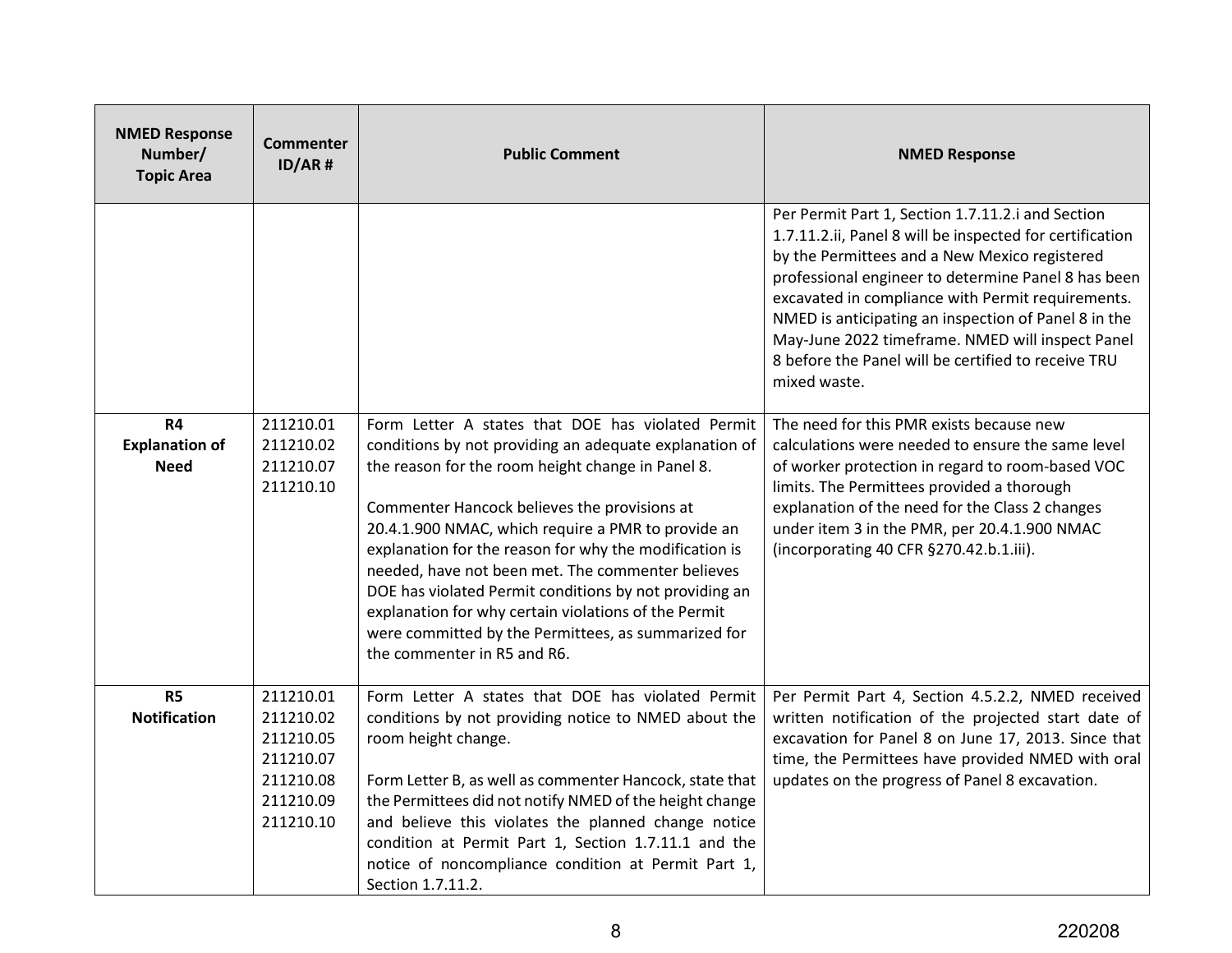| <b>NMED Response</b><br>Number/<br><b>Topic Area</b>             | <b>Commenter</b><br>ID/AR#                       | <b>Public Comment</b>                                                                                                                                                                                                                                                                                                                                                                                                                                                                          | <b>NMED Response</b>                                                                                                                                                                                                                                                                                                                                                                                                                                                                                                                                                                                                                                                                                                                                                                               |
|------------------------------------------------------------------|--------------------------------------------------|------------------------------------------------------------------------------------------------------------------------------------------------------------------------------------------------------------------------------------------------------------------------------------------------------------------------------------------------------------------------------------------------------------------------------------------------------------------------------------------------|----------------------------------------------------------------------------------------------------------------------------------------------------------------------------------------------------------------------------------------------------------------------------------------------------------------------------------------------------------------------------------------------------------------------------------------------------------------------------------------------------------------------------------------------------------------------------------------------------------------------------------------------------------------------------------------------------------------------------------------------------------------------------------------------------|
| <b>R6</b><br><b>VOC Statements in</b><br><b>Other Submittals</b> | 211210.05<br>211210.08<br>211210.09<br>211210.10 | Form Letter B, and commenter Hancock, reference the<br>March 30, 2020 WIPP Ten-Year Renewal Application<br>and the July 30, 2021 Class 3 PMR for Panels 11 and 12<br>(which is being consolidated into the Renewal process)<br>to point to instances where the Permittees state no<br>changes to VOC room-based limits will occur.<br>Commenters believe these statements to be inaccurate<br>since mining of Panel 8, with new room heights, began<br>ahead of the two referenced submittals. | Through discussions with the Permittees, NMED<br>understood that the Permittees had not evaluated<br>the need for VOC calculation changes nor run the<br>model for the VOC calculations with the new room<br>height when the Renewal Application was submitted<br>ahead of schedule per NMED request. Once the<br>model was run, the Permittees became aware of the<br>need to submit a Class 2 PMR to update the Permit<br>based on the calculations for Panel 8. Appendix C of<br>the PMR describes the basis for this update.<br>The language referenced in the Class 3 PMR for<br>Panels 11 and 12 regarding VOC room-based limits<br>will be corrected with submittal of the updated<br>redline-strikeout requested by NMED for<br>consolidation of this PMR with the Renewal<br>Application. |
| <b>R7</b><br><b>VOC Limits</b>                                   | 211210.07                                        | Commenter Miller asks, "Why are the parts per million<br>[by volume] (PPMV) for Panel 8 VOCs only 1/3 or 1/2 of<br>the PPMV for Panels 1-7?"                                                                                                                                                                                                                                                                                                                                                   | The Permittees are modifying the action levels for<br>VOCs in Panel 8 because the disposal room<br>dimensions will be increased due to an increase in<br>nominal room height from 13 feet to 16 feet. The<br>VOC action levels for Panel 8 will provide at least the<br>same level of hazard protection to the worker as the<br>action levels for Panels 1-7. The proposed room-<br>based action levels for Panel 8 are generally lower<br>than the levels for Panels 1-7 (the PPMV referred to<br>by the commenter), resulting in greater hazard<br>protection because the measured concentration of<br>VOCs cannot exceed this lower limit. Appendix C of<br>the PMR describes the basis for this update.                                                                                        |